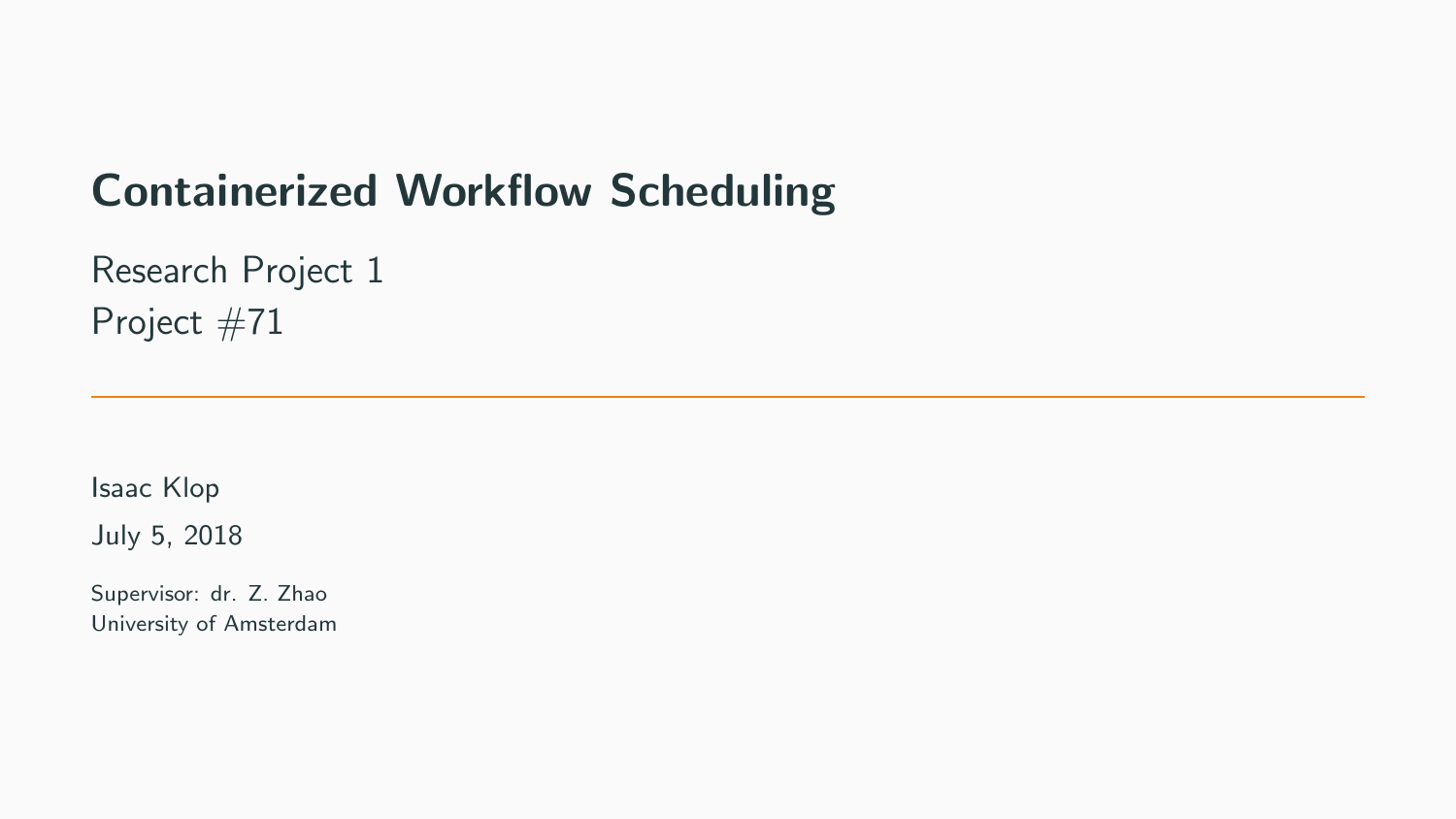# Introduction - Workflows

- Nodes represent tasks
- Edges represent dependencies



Figure 1: Example workflow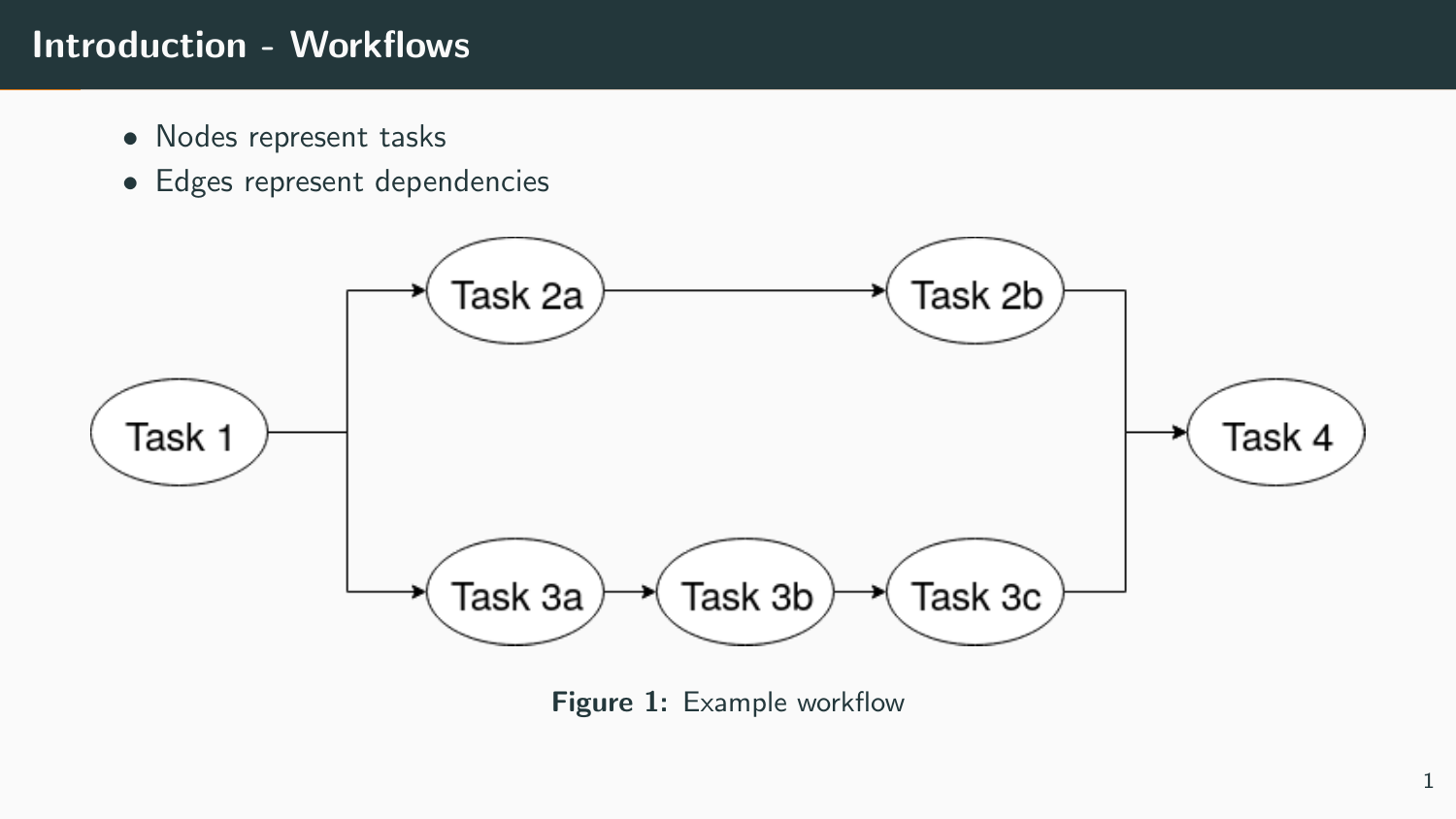- Used to manage/execute workflows
- Automation
- Failure recovery
- Map tasks to resources
- Examples:
	- Pegasus [\[1\]](#page-17-0)
	- Taverna [\[2\]](#page-17-1)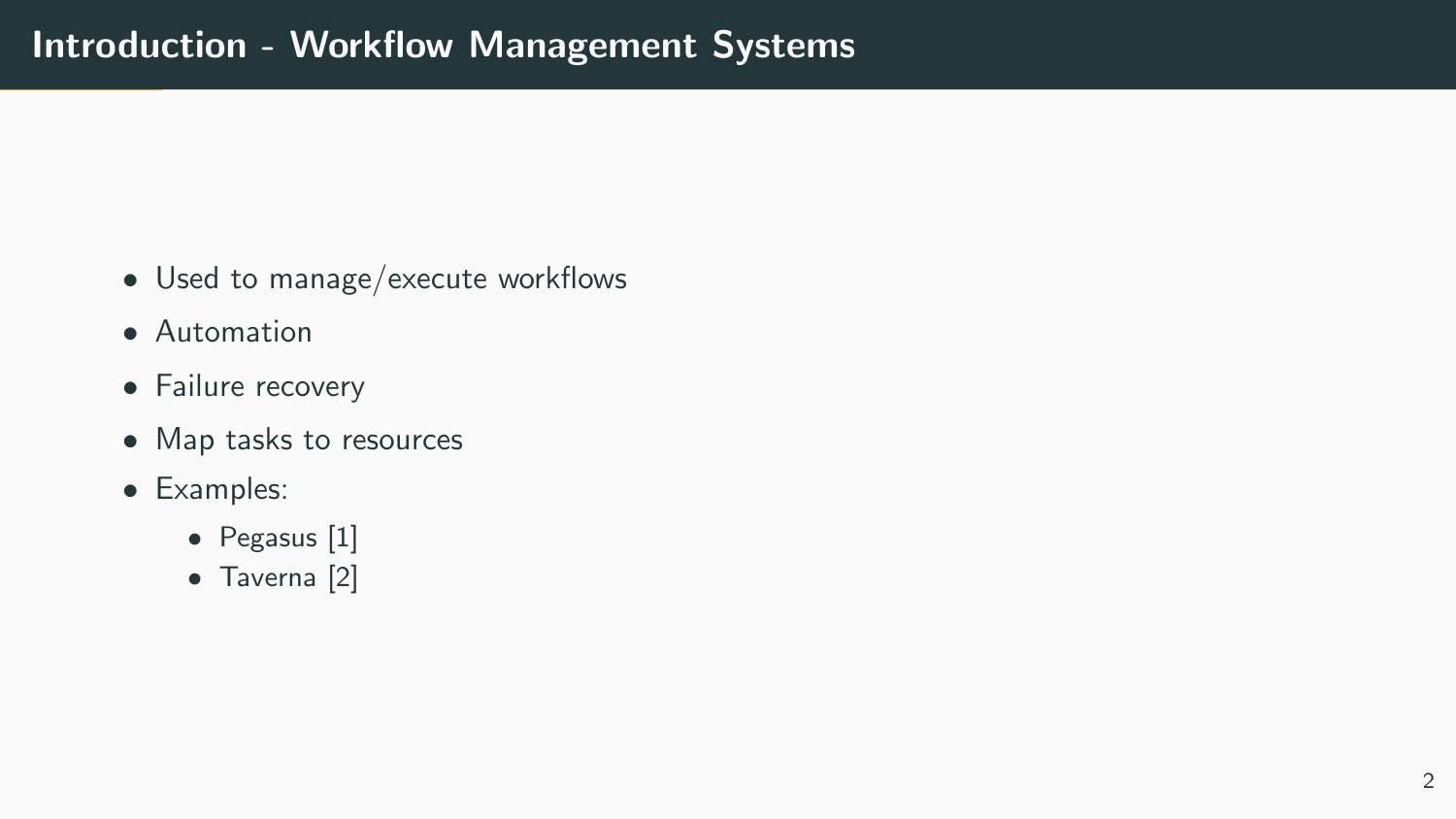## Introduction - Tasks as Containers

- OS-level Virtualization
- Lightweight
- Stand-alone



Figure 2: Example of binaries packaged with their dependencies in a container [\[3\]](#page-17-2)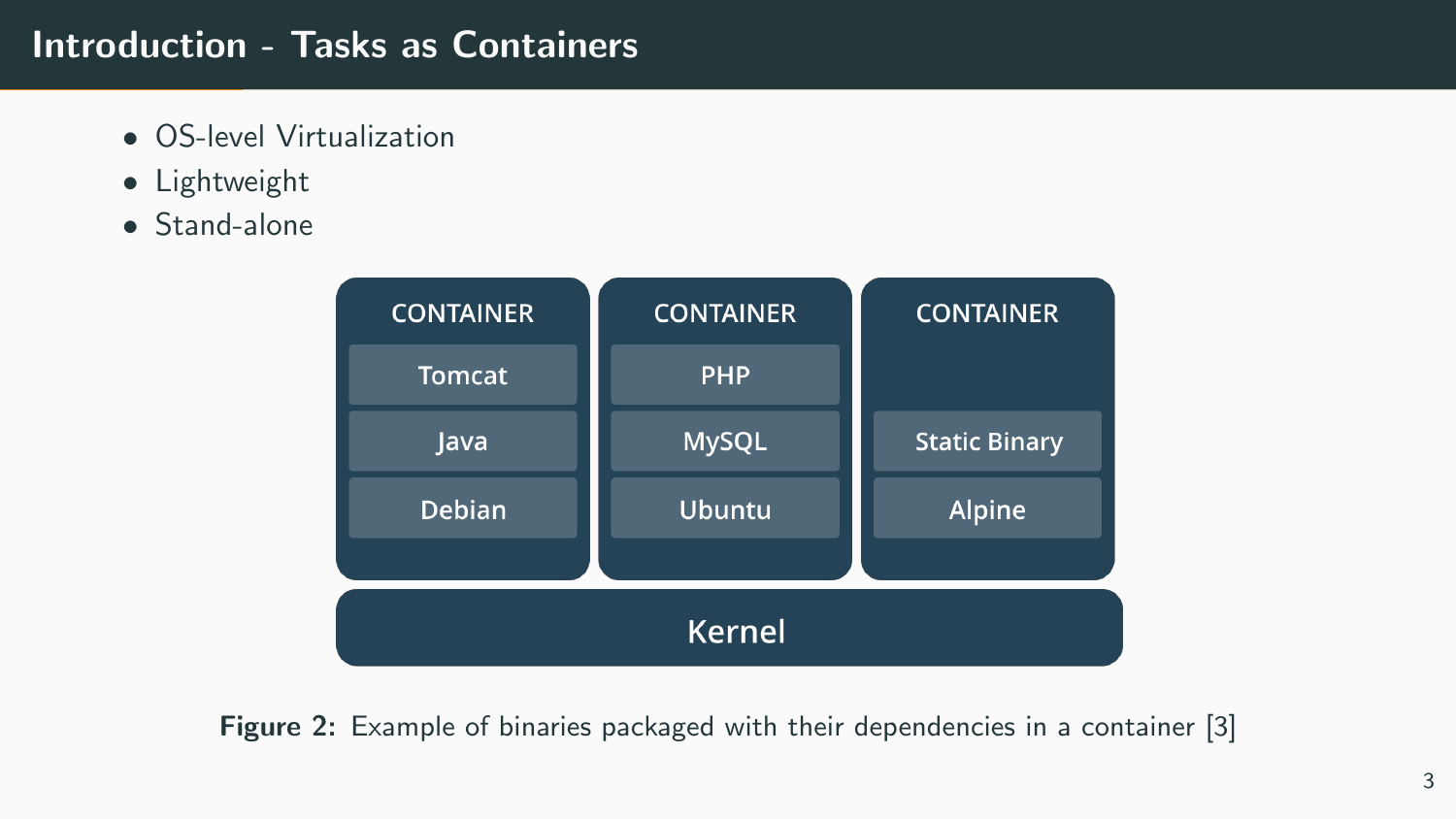## Introduction - Container Orchestration

- Containers at scale
- Cluster of multiple nodes
- Automates scheduling, deployment and management of containers
- Examples:
	- Docker Swarm [\[4\]](#page-17-3)
	- Kubernetes [\[5\]](#page-17-4)



Figure 3: Example of a cluster with 3 worker nodes.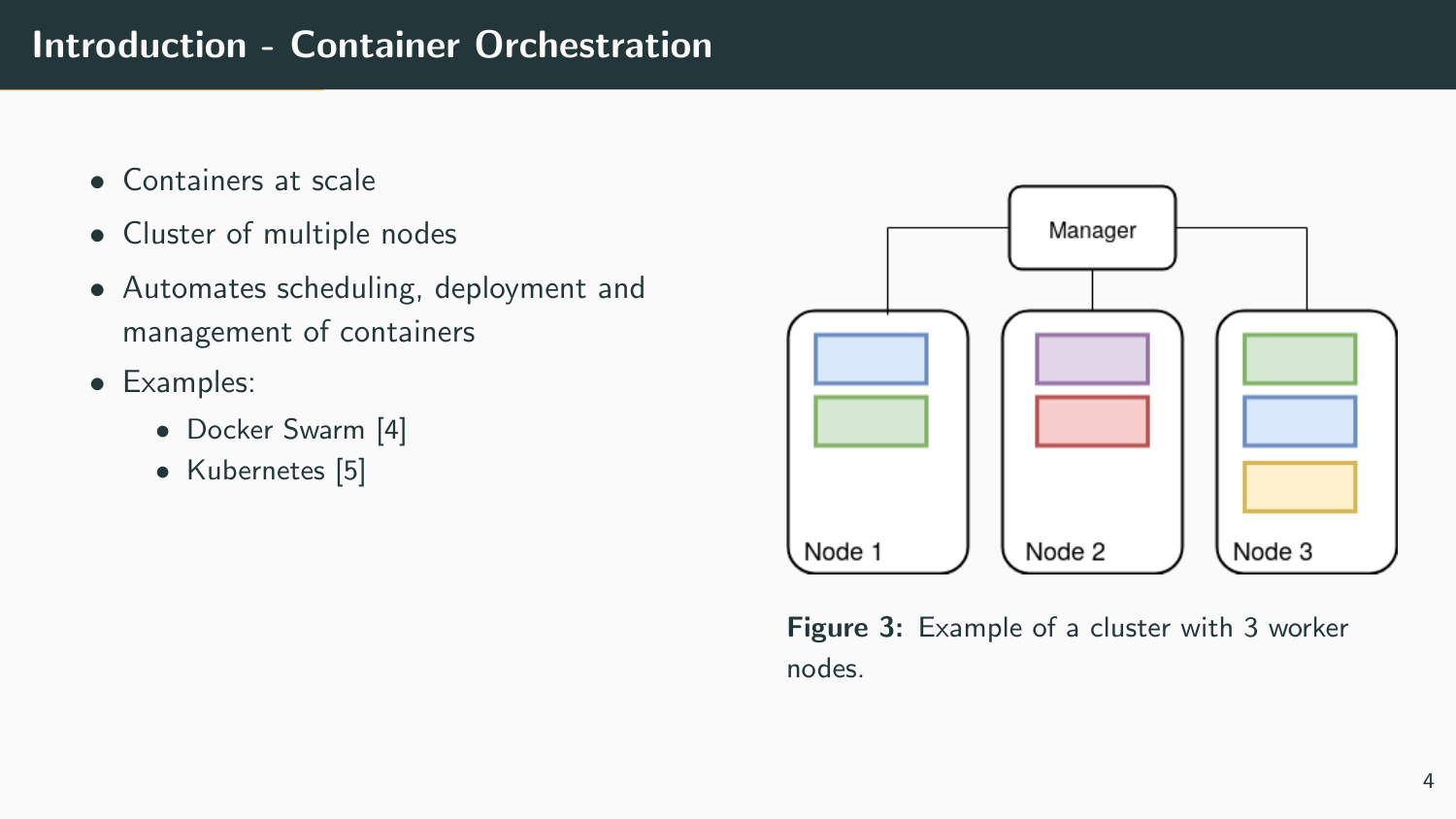- Find node for container
- Queue is FIFO
- Context of task is lost
- No dependencies
- Ordering/Dependencies on higher level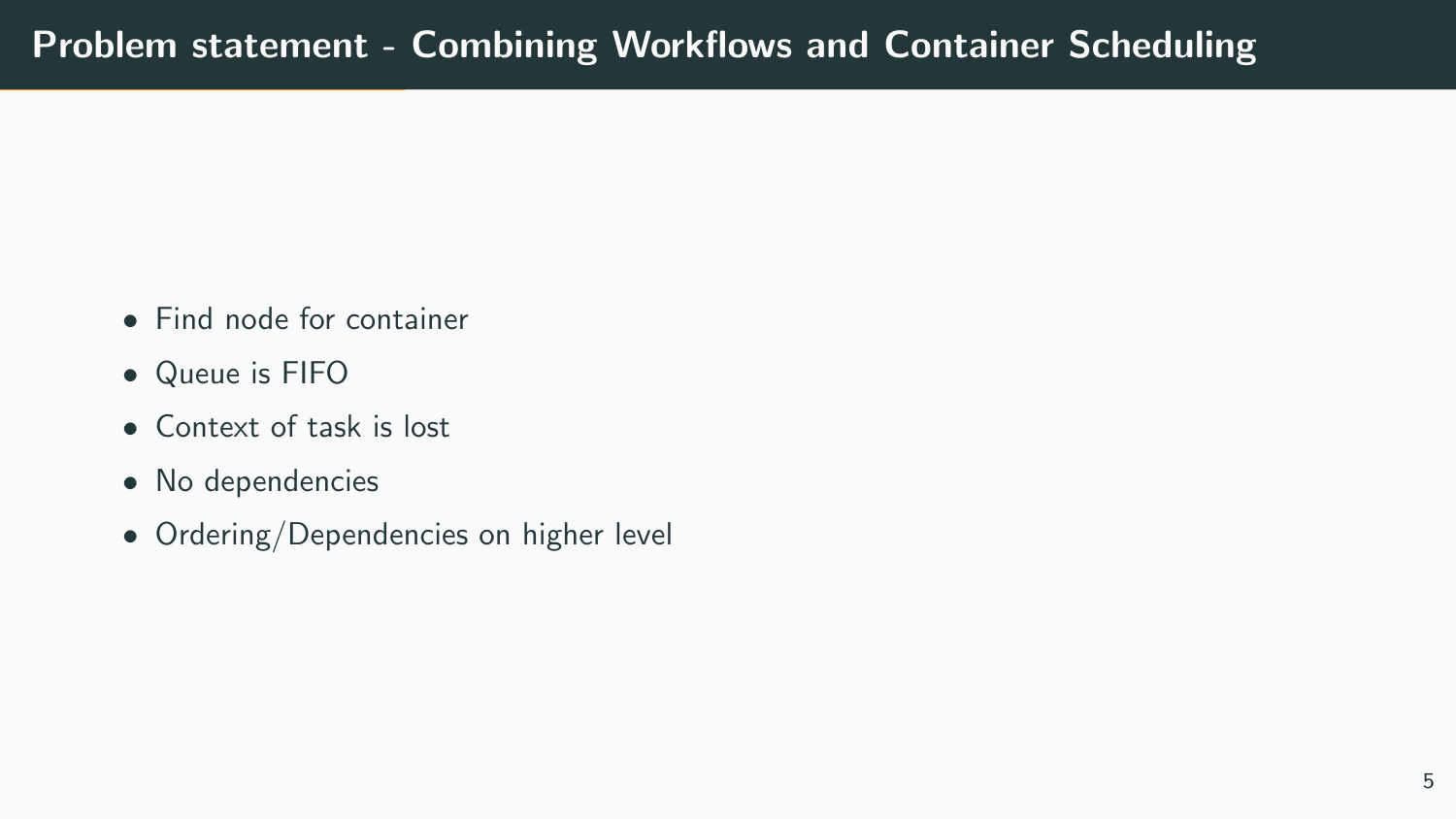How can we order the execution of a containerized workflow on a container scheduler?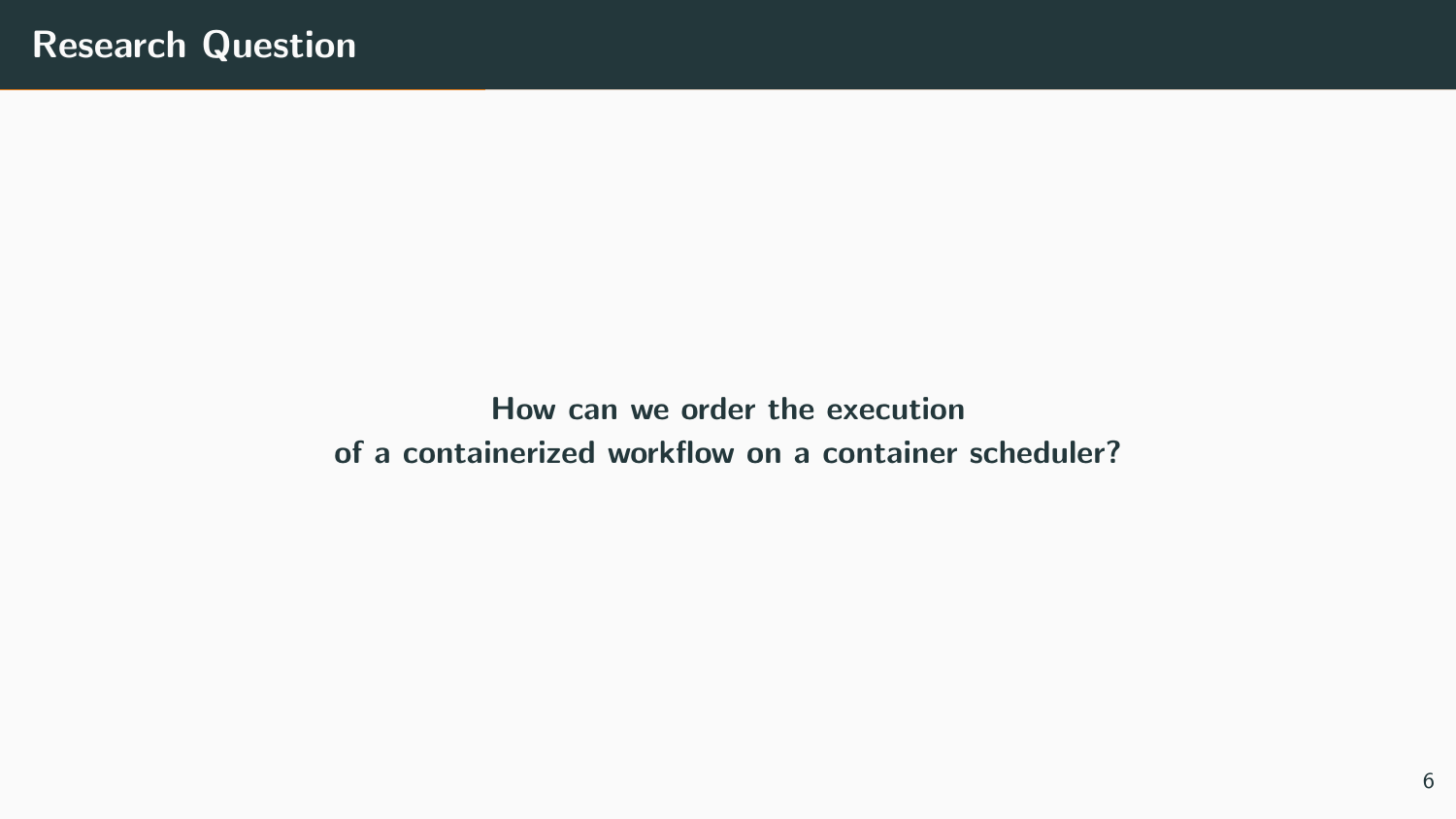- Argo Container-native workflow engine for Kubernetes [\[6\]](#page-18-0)
- Apache Airflow Plugin for Kubernetes (in development) [\[7\]](#page-18-1)
- Makeflow on Mesos by Zheng et al. [\[8\]](#page-18-2)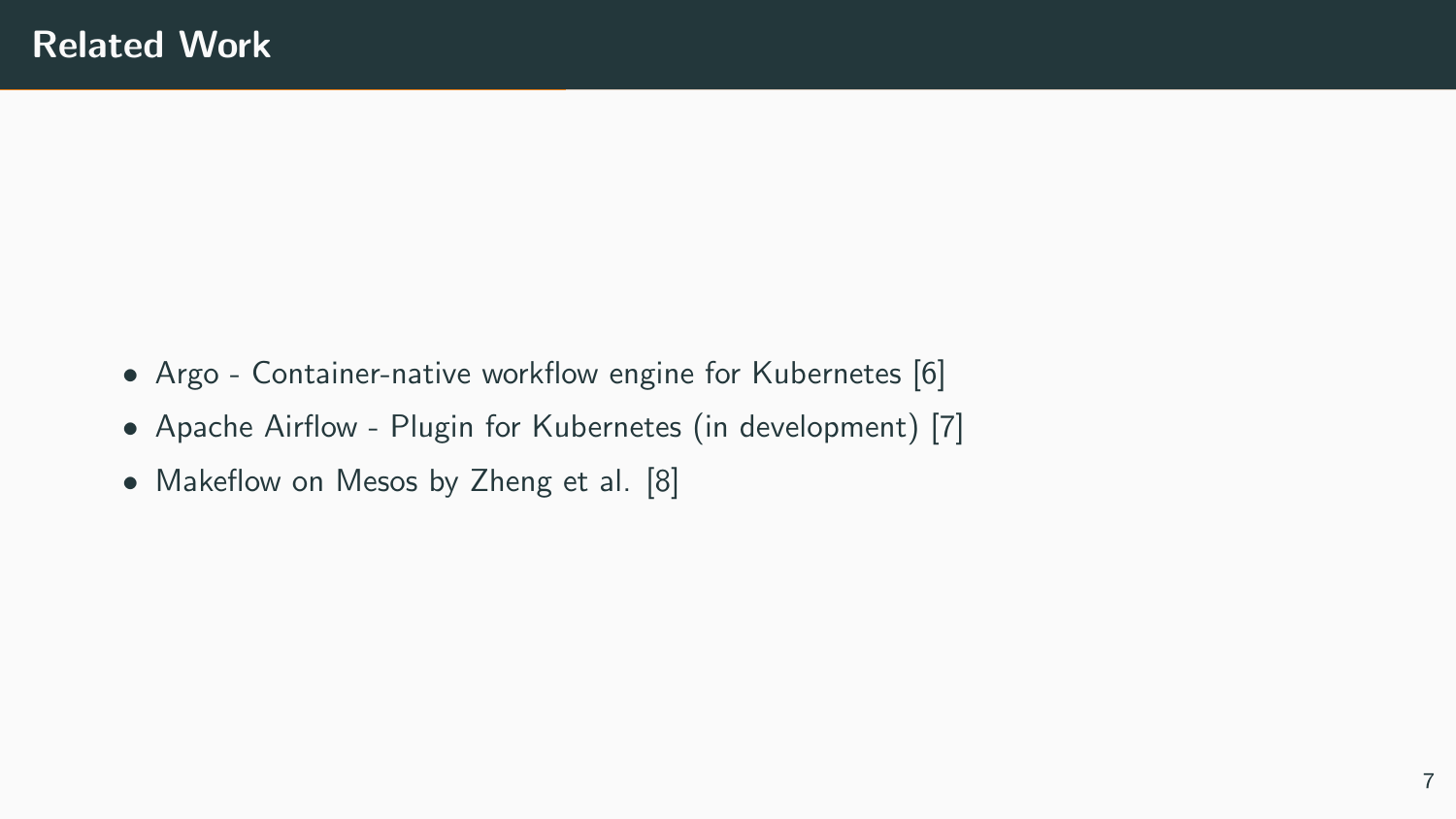- 1. Design a workflow with a critical path
- 2. Run workflow on container schedulers
	- Two container scheduling algorithms: Docker Swarm and Kubernetes
	- Two workflow scheduling algorithms: Critical path and Batch
- 3. Measure total execution time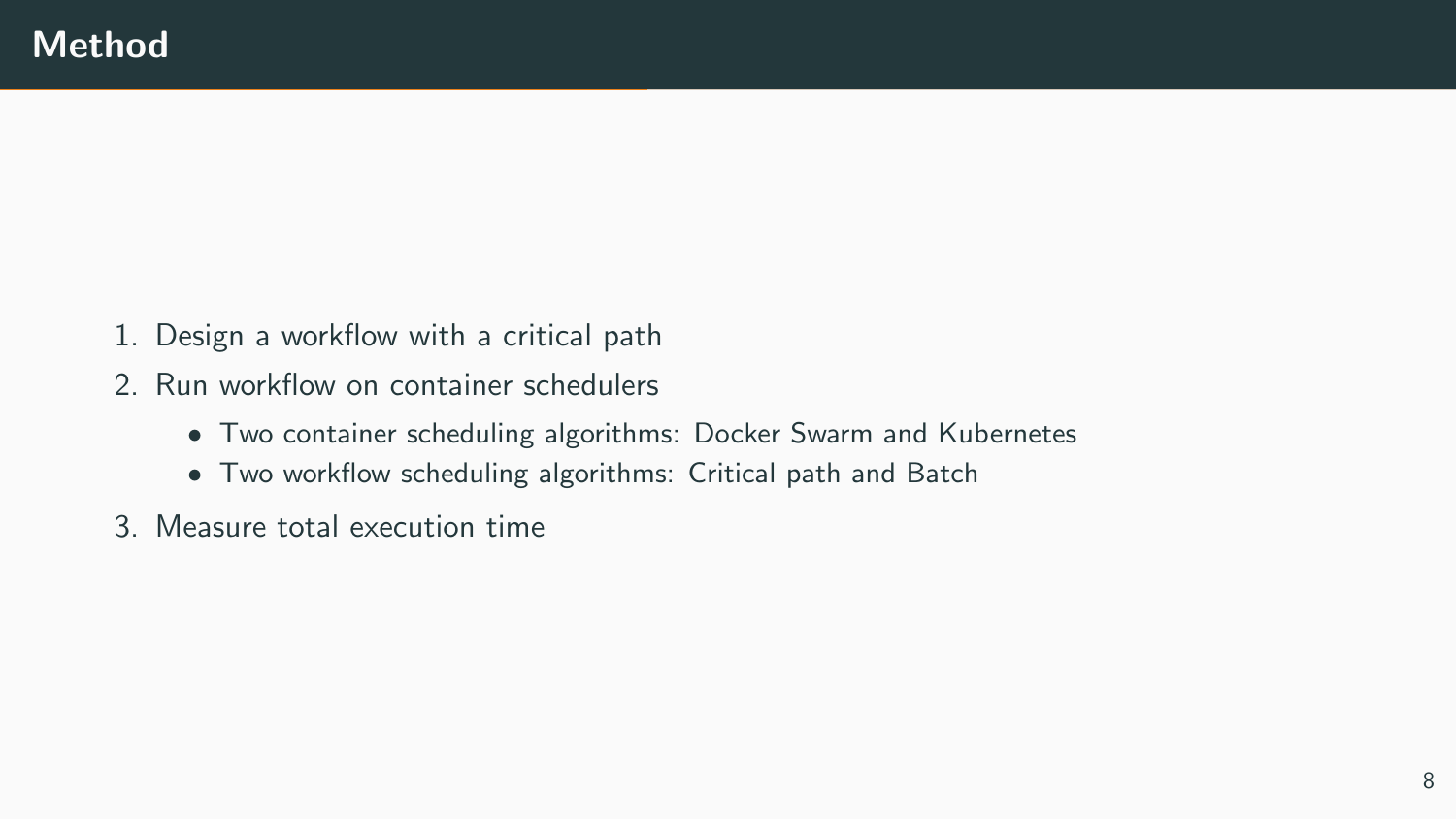#### Method - The Workflow

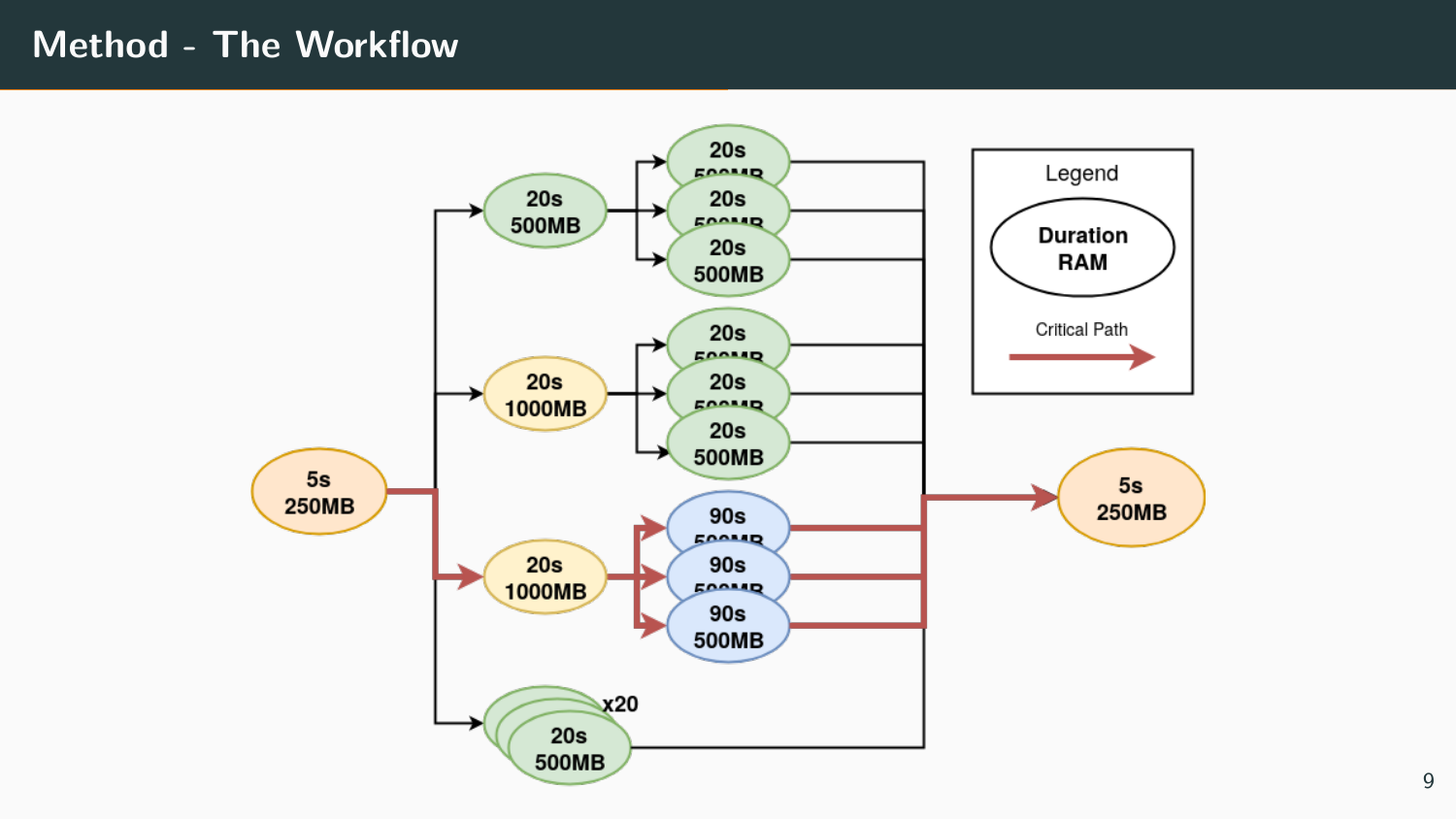## Method

- Infinite resources:  $5+20+90+5=120$  seconds
- Constrained resources:
	- Swarm: 5 nodes x 1 GB RAM
	- Kubernetes: 4 nodes x 1 GB RAM
- Assuming no overhead:
- Depending on the ordering of tasks

Table 1: Lowest/Highest possible total execution times assuming no overhead

| Scheduler  | Lowest | Highest |
|------------|--------|---------|
| Swarm      | 120s   | 160s    |
| Kubernetes | 130s   | 180s    |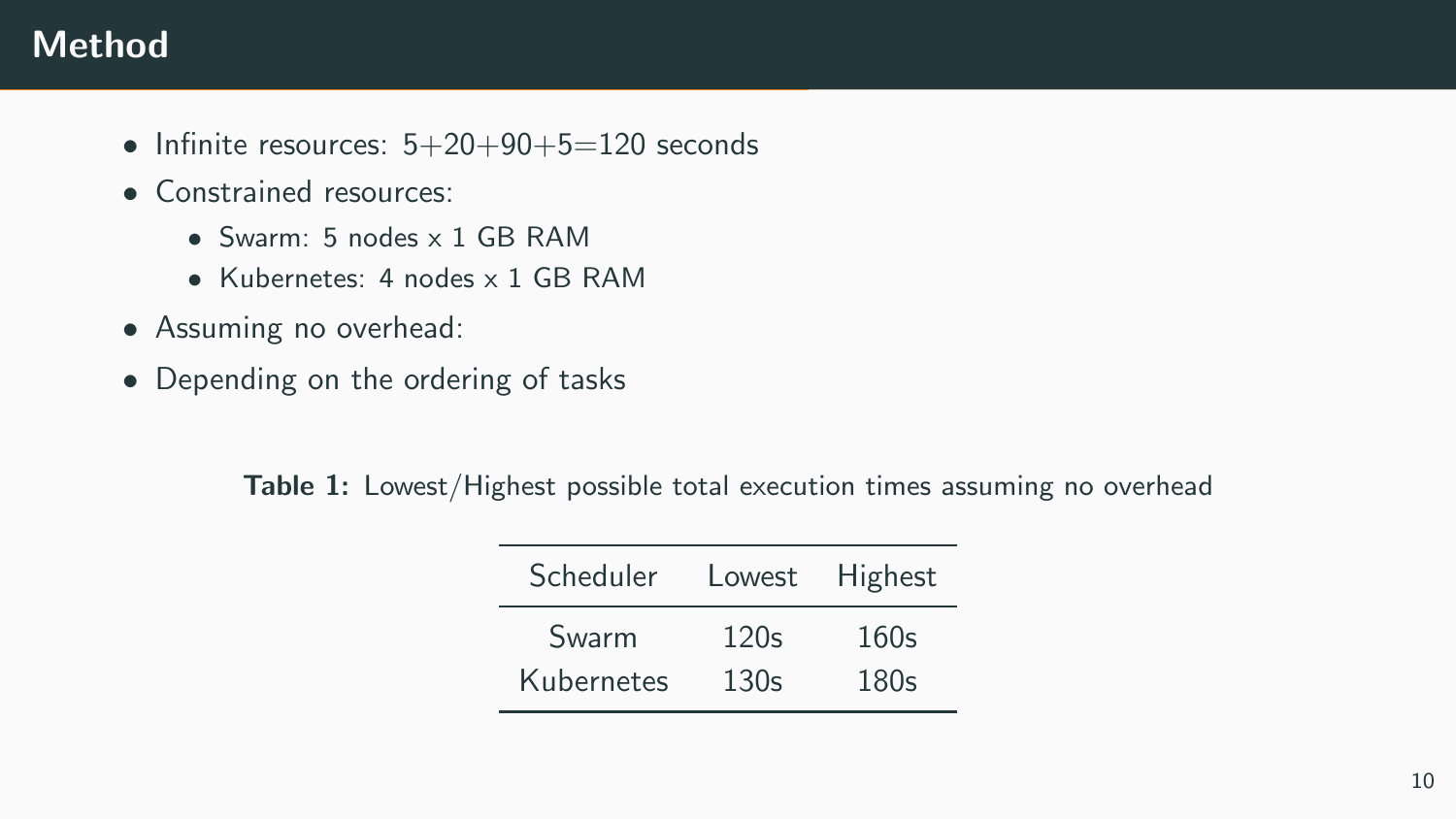- Submit containers in order
	- Scheduler queue is not FIFO
	- Seemingly random
- Kubernetes:
	- Priority flag
- Swarm:
	- No priority flag
	- Hold back part of tasks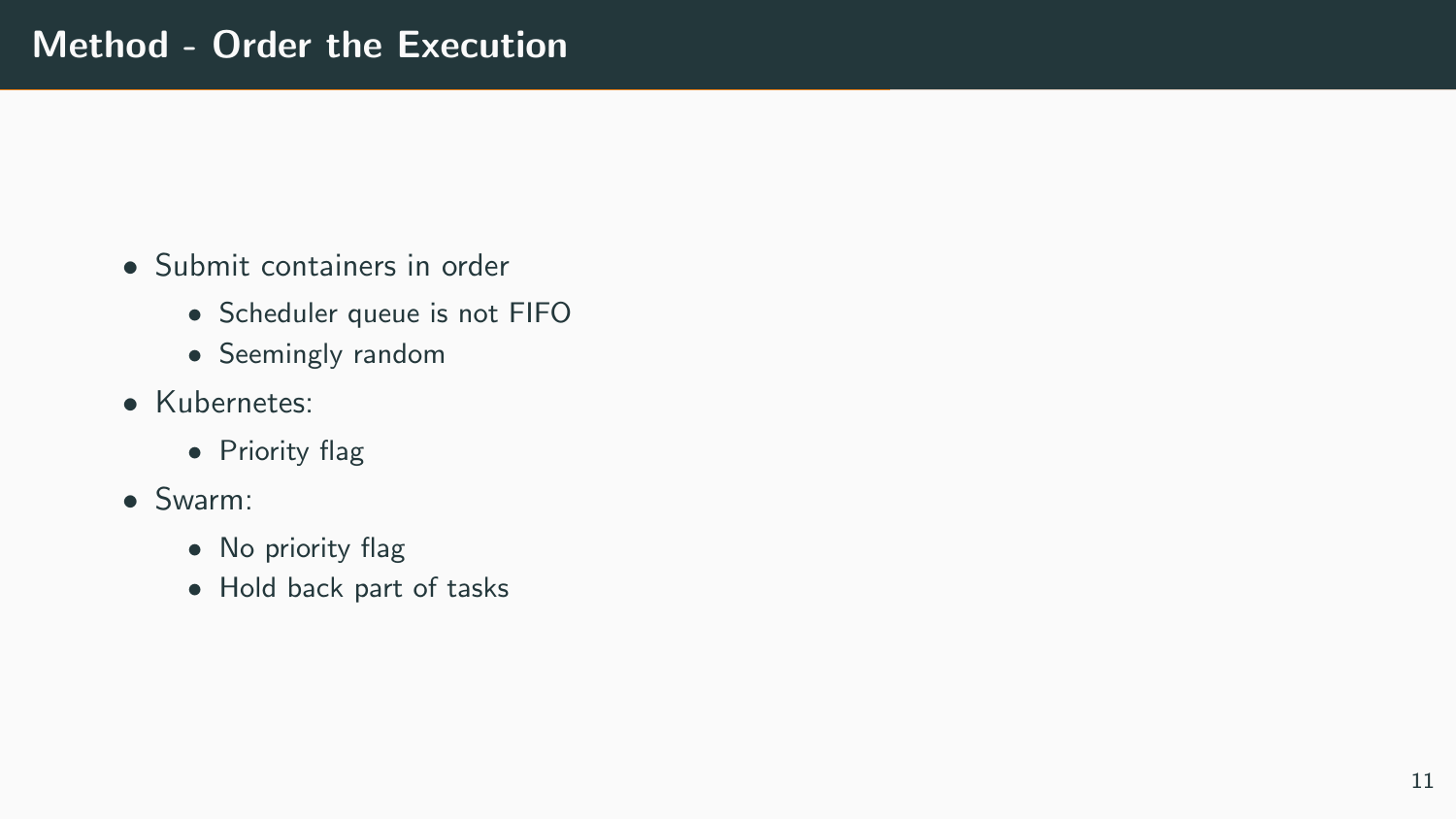## Results - Swarm



Figure 5: Average execution time of the Workflow on Swarm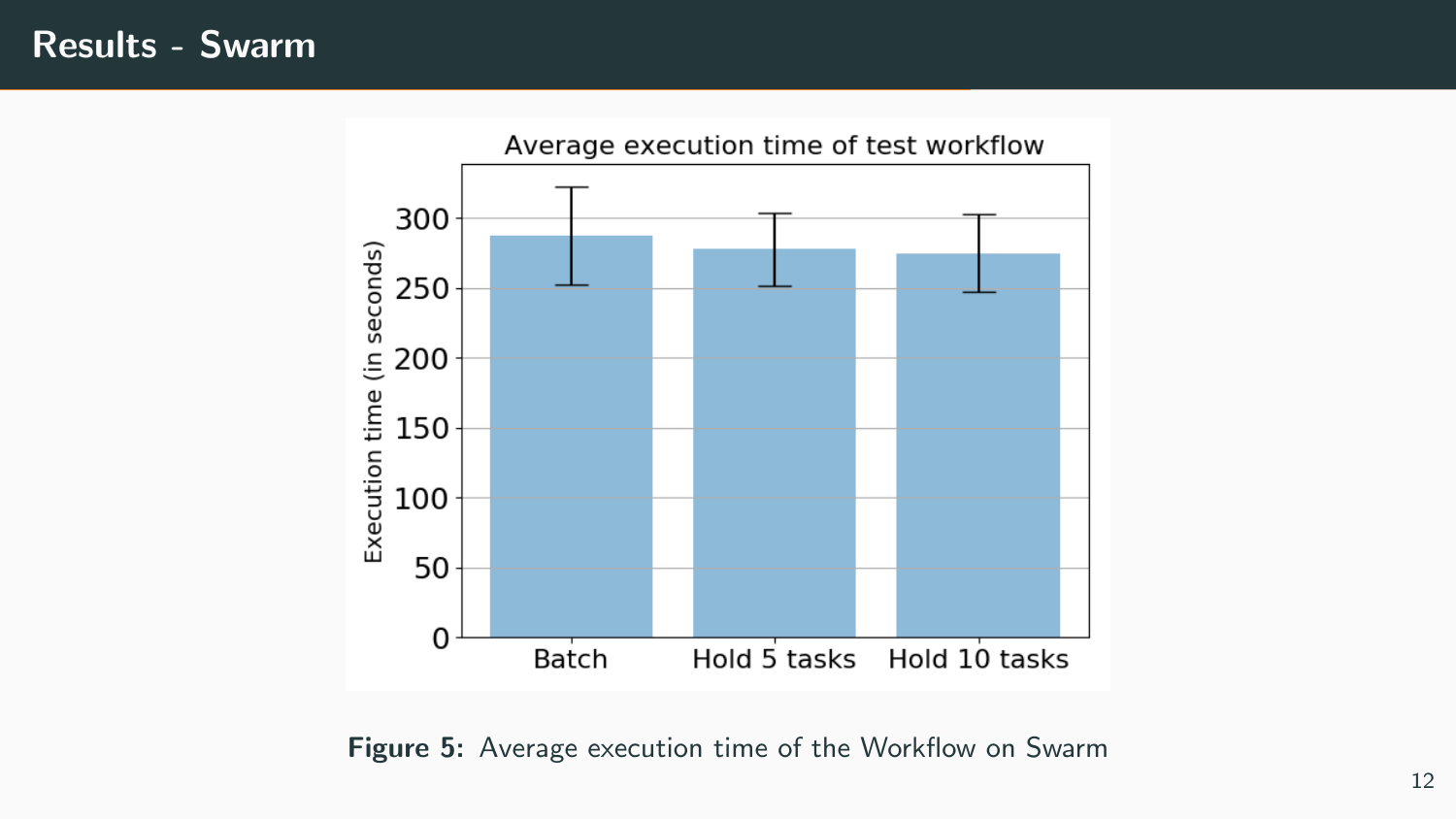## Results - Kubernetes



Figure 6: Average execution time of the Workflow on Kubernetes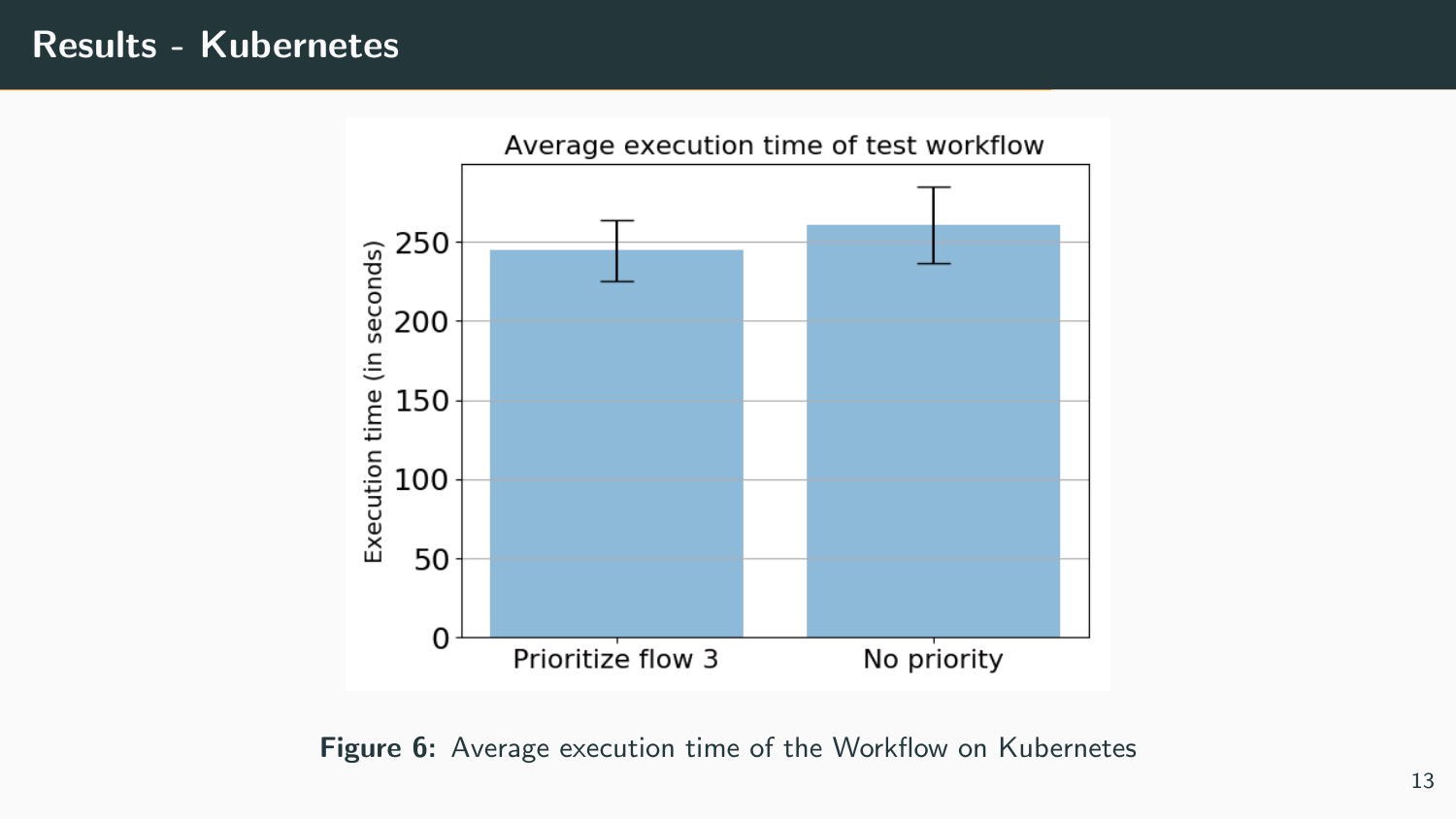- Scheduling queue is not FIFO
- Execution time is erratic
- Critical path slightly lower execution times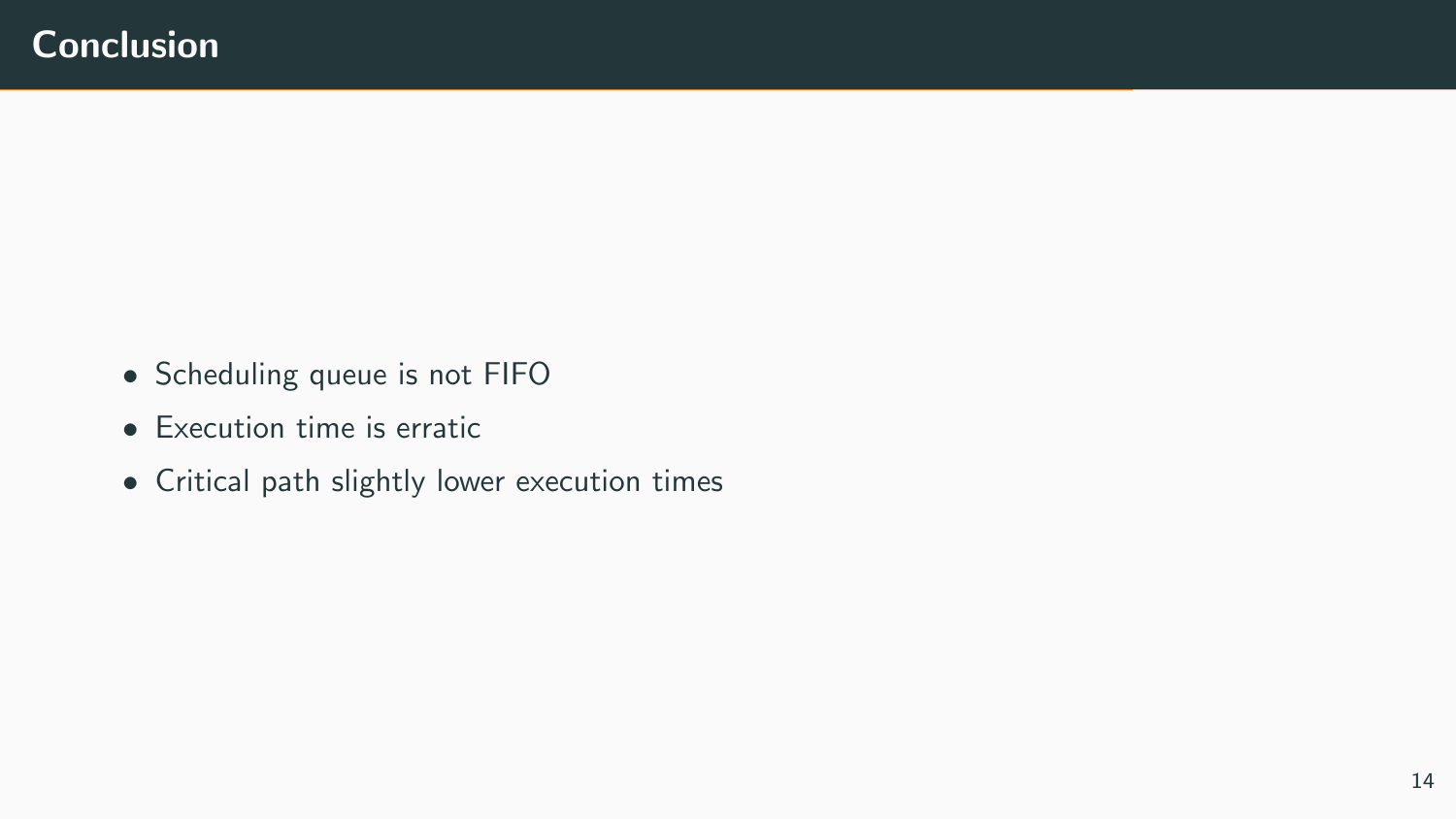- Container schedulers lack features
- Kubernetes priority flag does pre-emption
- Interface between Workflow Management System and Container Scheduler
	- Monitoring
	- Active re-ordering
- More scheduling algorithms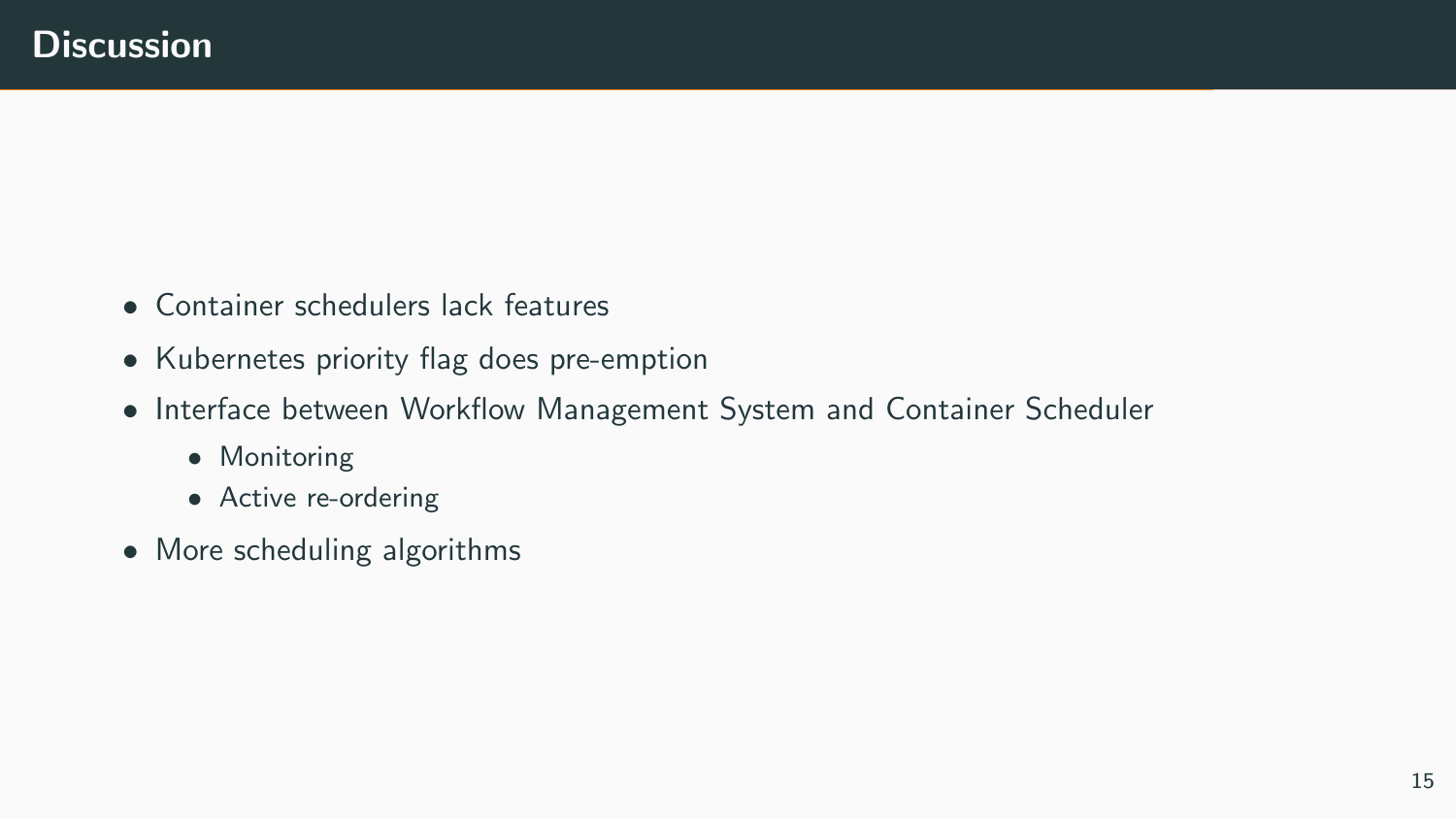Questions?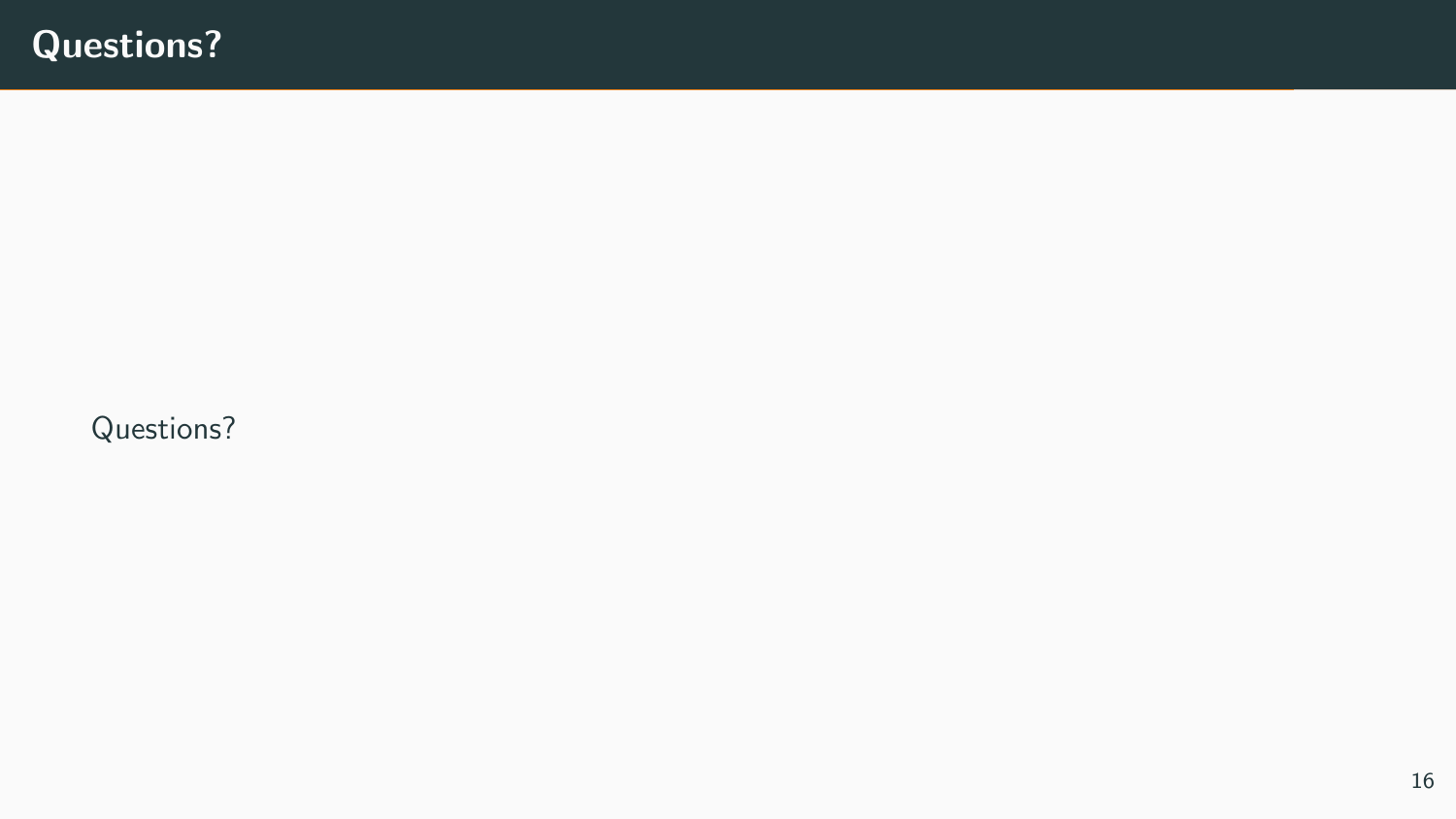#### References i

- <span id="page-17-0"></span>Ħ E. Deelman, K. Vahi, G. Juve, M. Rynge, S. Callaghan, P. J. Maechling, R. Mayani, W. Chen, R. F. da Silva, M. Livny et al., "Pegasus, a workflow management system for science automation," Future Generation Computer Systems, vol. 46, pp. 17–35, 2015.
- <span id="page-17-1"></span>量 K. Wolstencroft, R. Haines, D. Fellows, A. Williams, D. Withers, S. Owen, S. Soiland-Reyes, I. Dunlop, A. Nenadic, P. Fisher et al., "The taverna workflow suite: designing and executing workflows of web services on the desktop, web or in the cloud," Nucleic acids research, vol. 41, no. W1, pp. W557–W561, 2013.
- <span id="page-17-2"></span>Docker, "What is a Container?" [https://www.docker.com/what-container,](https://www.docker.com/what-container) Accessed 螶 01-07-2018.
- <span id="page-17-3"></span>畐 "Docker Swarm," [https://docs.docker.com/engine/swarm/,](https://docs.docker.com/engine/swarm/) Accessed 01-07-2018.
- <span id="page-17-4"></span>F "Kubernetes," [https://kubernetes.io/,](https://kubernetes.io/) Accessed 01-07-2018.